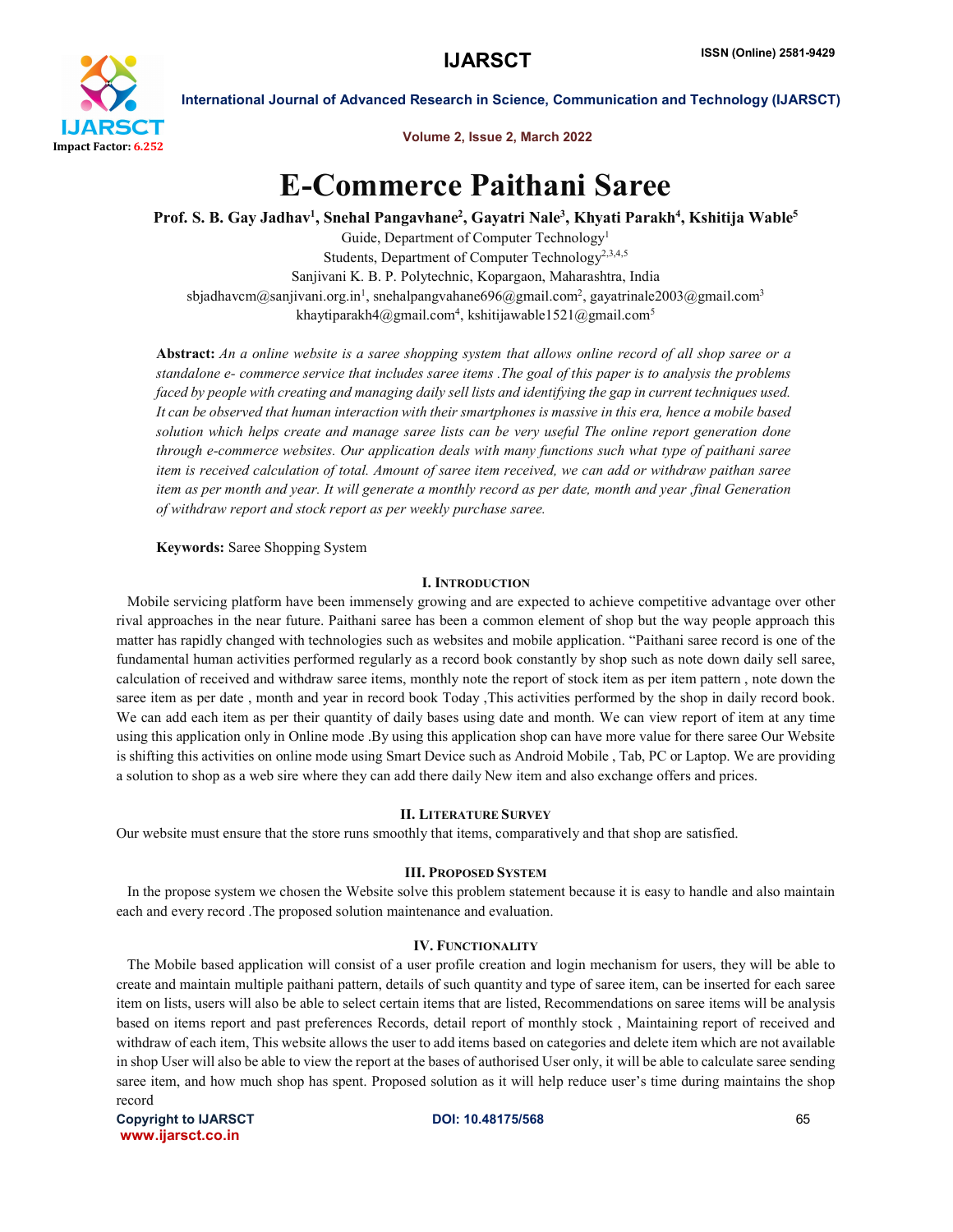

International Journal of Advanced Research in Science, Communication and Technology (IJARSCT)

## Volume 2, Issue 2, March 2022

## 4.1 Scope

- This project is helpful to computerize the item record, activity record keeping which is a very huge task and maintaining the stock.
- Because of covid 19 the online shopping had come many demand .from home we can purchase item
- Project help to people to take saree online from home of there choice.

## V. METHODOLOGY

We have used Asp.net for front end it includes CSS, HTML, JavaScript. And MYSQL for backend. We have use C# for connecting front end and backend,



When we login in website we can see to type of saree pure silk and semi silk saree. from here we can see colors, design, discount, sale, price. From here we can add product to cart.



After choice the product we want to buy it we have done payment gateway method from here we can choice payment method which we want.

|                              | Total |
|------------------------------|-------|
| Subtotal                     | 13000 |
| Tax                          | 325   |
| Total                        | 13325 |
| Payment Method<br>Via Pavpal |       |

If we want to buy product we have put our details then we see short summary of our product like Details, subtotal, tax, total. Then we place order.

|                   | <b>Copyright to IJARSCT</b> |
|-------------------|-----------------------------|
| www.ijarsct.co.in |                             |